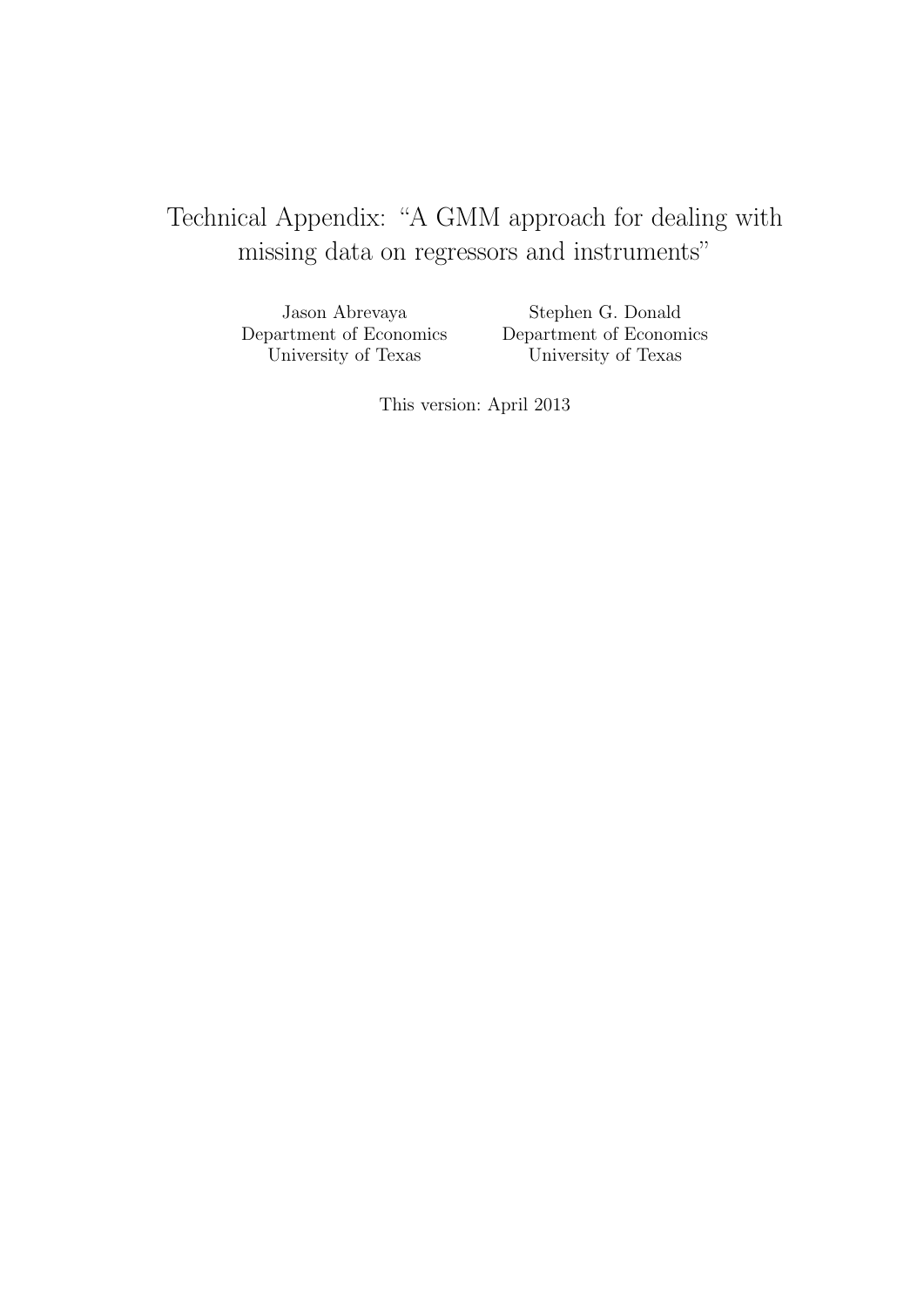Proof of Lemma 2: Note that based on the first two moments, GMM solves

$$
\frac{1}{n} \sum_{i=1}^{n} (1 - m_i) W_i (Y_i - W'_i \hat{\theta}) = 0
$$
  

$$
\frac{1}{n} \sum_{i=1}^{n} (1 - m_i) Z_i (X_i - Z'_i \hat{\gamma}) = 0
$$

so the solutions are  $\hat{\theta}_{C}$  and

$$
\hat{\gamma}_C = \left(\sum_{i=1}^n (1 - m_i) Z_i Z_i'\right)^{-1} \sum_{i=1}^n (1 - m_i) Z_i X_i.
$$

Based on the first and third conditions, we have

$$
\frac{1}{n} \sum_{i=1}^{n} (1 - m_i) W_i (Y_i - W'_i \hat{\theta}) = 0
$$
  

$$
\frac{1}{n} \sum_{i=1}^{n} m_i Z_i (Y_i - Z'_i (\hat{\gamma} \hat{\alpha} + \hat{\beta})) = 0
$$

so that again the solution for  $\theta$  is  $\hat{\theta}_C,$  and then

$$
\hat{\gamma} = \frac{1}{\hat{\alpha}_C} \left[ \left( \sum_{i=1}^n (1 - m_i) Z_i Z_i' \right)^{-1} \sum_{i=1}^n (1 - m_i) Z_i Y_i - \hat{\beta}_C \right]
$$

when  $\hat{\alpha}_C \neq 0$ .

Proof of Proposition 2: By standard arguments the asymptotic variance covariance matrix of the GMM estimator of  $\left(\begin{array}{cc} \alpha_0 & \beta'_0 & \gamma'_0 \end{array}\right)$  is given by  $(G'\Omega^{-1}G)^{-1}$ . Note that

$$
G'\Omega^{-1}G = \begin{pmatrix} G_{11} & 0 \\ 0 & G_{22} \end{pmatrix} \begin{pmatrix} \Omega_{11} & \Omega_{12} \\ \Omega'_{12} & \Omega_{22} \end{pmatrix}^{-1} \begin{pmatrix} G_{11} & 0 \\ 0 & G_{22} \end{pmatrix} + \begin{pmatrix} G_{31} & G_{32} \end{pmatrix}' \Omega_{33}^{-1} \begin{pmatrix} G_{31} & G_{32} \end{pmatrix}
$$

Then we can write

$$
G'\Omega^{-1}G = \Phi + \Upsilon \Delta \Upsilon'
$$
  
\n
$$
\Phi = \begin{pmatrix} G_{11} & 0 \\ 0 & G_{22} \end{pmatrix} \begin{pmatrix} \Omega_{11} & \Omega_{12} \\ \Omega'_{12} & \Omega_{22} \end{pmatrix}^{-1} \begin{pmatrix} G_{11} & 0 \\ 0 & G_{22} \end{pmatrix}
$$
  
\n
$$
\Upsilon' = \begin{pmatrix} \gamma_0 & I & \alpha_0 I \end{pmatrix}
$$
  
\n
$$
\Delta = (1 - \lambda) \Gamma_m \Omega_{\eta \eta m}^{-1} \Gamma_m
$$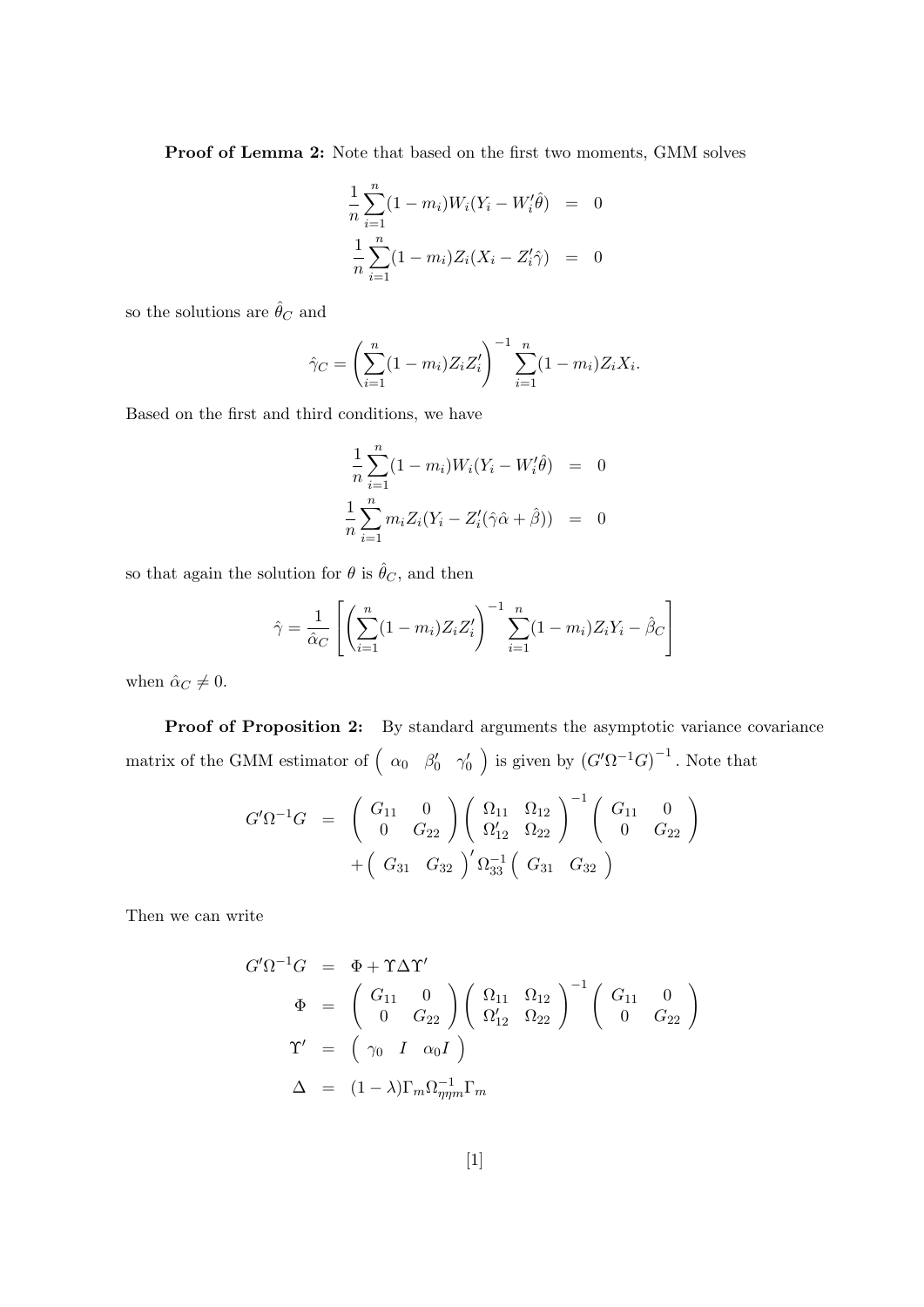using the facts that

$$
\left(\begin{array}{cc} G_{31} & G_{32} \end{array}\right) \quad = \quad -(1-\lambda)\Gamma_m \left(\begin{array}{ccc} \gamma_0 & I & \alpha_0 I \end{array}\right)
$$
\n
$$
\Omega_{33} \quad = \quad (1-\lambda)\Omega_{\eta\eta m}
$$

The Woodbury matrix identity implies that

$$
(G'\Omega^{-1}G)^{-1} = (\Phi + \Upsilon \Delta \Upsilon')^{-1} = \Phi^{-1} - \Phi^{-1} \Upsilon (\Delta^{-1} + \Upsilon' \Phi^{-1} \Upsilon)^{-1} \Upsilon' \Phi^{-1}
$$

The asymptotic variance of GMM is the upper left  $(1 + K) \times (1 + K)$  block of this matrix which corresponds to the asymptotic variance of the subvector  $\hat{\theta} = (\hat{\alpha}, \hat{\beta}')$ . Note that the first term on the right corresponding to  $\Phi^{-1}$  is

$$
\begin{pmatrix} G_{11}^{-1} & 0 \\ 0 & G_{22}^{-1} \end{pmatrix} \begin{pmatrix} \Omega_{11} & \Omega_{12} \\ \Omega_{12}' & \Omega_{22} \end{pmatrix} \begin{pmatrix} G_{11}^{-1} & 0 \\ 0 & G_{22}^{-1} \end{pmatrix} = \begin{pmatrix} G_{11}^{-1}\Omega_{11}G_{11}^{-1} & G_{11}^{-1}\Omega_{12}G_{22}^{-1} \\ G_{22}^{-1}\Omega_{12}'G_{11}^{-1} & G_{22}^{-1}\Omega_{22}G_{22}^{-1} \end{pmatrix}
$$

and that the upper left  $(1 + K) \times (1 + K)$  block of this corresponds to

$$
G_{11}^{-1}\Omega_{11}G_{11}^{-1}=AVAR\left(\sqrt{n}(\hat{\theta}_C-\theta_0)\right)
$$

so then

$$
AVAR\left(\sqrt{n}(\hat{\theta}_C - \theta_0)\right) - AVAR(\sqrt{n}(\hat{\theta} - \theta_0))
$$

equals the  $(1 + K) \times (1 + K)$  upper left block of

$$
\Phi^{-1}\Upsilon(\Delta^{-1} + \Upsilon'\Phi^{-1}\Upsilon)^{-1}\Upsilon'\Phi^{-1} \tag{0.1}
$$

To find this, note that

$$
G_{11} = -E((1 - m_i)W_iW_i')
$$
  
= 
$$
-\lambda \begin{pmatrix} \gamma'_0\Gamma_c\gamma_0 + \sigma_{\xi_c}^2 & \gamma'_0\Gamma_c \\ \Gamma_c\gamma_0 & \Gamma_c \end{pmatrix} \stackrel{def}{=} -\lambda\Gamma_c^W
$$

using (2.3) and Assumption 1, which gives

$$
E(X_i Z_i'(1 - m_i)) = \lambda \gamma_0' \Gamma_c
$$
  

$$
E(X_i^2(1 - m_i)) = \lambda \left(\gamma_0' \Gamma_c \gamma_0 + \sigma_{\xi_c}^2\right)
$$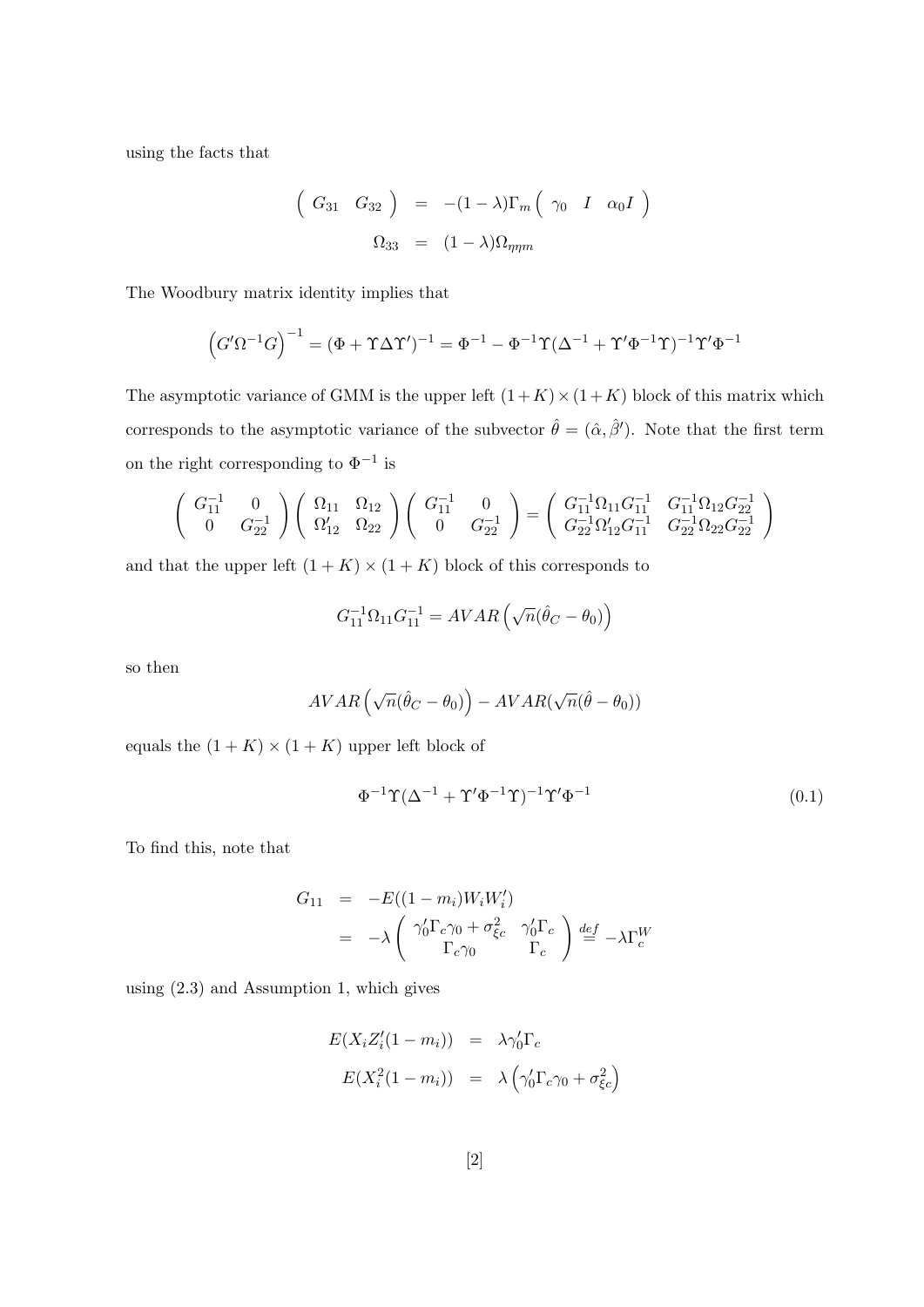so then

$$
G_{11}^{-1} = -\frac{1}{\lambda} \left( \Gamma_c^W \right)^{-1} = -\frac{1}{\lambda} \begin{pmatrix} \left( \sigma_{\xi c}^2 \right)^{-1} & -\left( \sigma_{\xi c}^2 \right)^{-1} \gamma_0' \\ -\left( \sigma_{\xi c}^2 \right)^{-1} \gamma_0 & \Gamma_c^{-1} + \gamma_0 \left( \sigma_{\xi c}^2 \right)^{-1} \gamma_0' \end{pmatrix}
$$

Also,

$$
G_{22}^{-1} = -\frac{1}{\lambda} \Gamma_c^{-1}
$$

Then

$$
\left(\begin{array}{cc} G_{11}^{-1} & 0\\ 0 & G_{22}^{-1} \end{array}\right) \Upsilon = -\frac{1}{\lambda} \left(\begin{array}{c} 0\\ \Gamma_c^{-1} \\ \alpha_0 \Gamma_c^{-1} \end{array}\right)
$$

so that

$$
\Upsilon'\Phi^{-1}\Upsilon = \frac{1}{\lambda}\Gamma_c^{-1}\Omega_{\eta\eta c}\Gamma_c^{-1}
$$

using

$$
\Omega_{11} = E(\varepsilon_i^2 W_i W_i'(1 - m_i)) = \lambda \left( \begin{array}{cc} \gamma_0' \Omega_{\varepsilon \varepsilon \varepsilon} \gamma_0 + 2 \gamma_0' \Lambda_{\varepsilon \varepsilon \xi c} + \omega_{\varepsilon \xi c} & \gamma_0' \Omega_{\varepsilon \varepsilon c} + \Lambda_{\varepsilon \varepsilon \xi c}' \\ \Omega_{22} = E(\varepsilon_i^2 Z_i Z_i'(1 - m_i)) = \lambda \Omega_{\varepsilon \varepsilon c} & \Omega_{\varepsilon \xi c} \\ \Omega_{12}' = E(\varepsilon_i \xi_i Z_i W_i'(1 - m_i)) = \lambda \left( \Omega_{\varepsilon \xi c} \gamma_0 + \Lambda_{\varepsilon \xi \xi c} & \Omega_{\varepsilon \xi c} \right) \end{array} \right)
$$

by (2.3) and Assumption 1. Also used is the fact that

$$
\Lambda_{\varepsilon\eta\xi c} = \Lambda_{\varepsilon\varepsilon\xi c} + \alpha_0 \Lambda_{\varepsilon\xi\xi c}
$$
  
\n
$$
\Omega_{\varepsilon\eta c} = \Omega_{\varepsilon\varepsilon c} + \alpha_0 \Omega_{\varepsilon\xi c}
$$
  
\n
$$
\Omega_{\eta\eta c} = \Omega_{\varepsilon\varepsilon c} + 2\alpha_0 \Omega_{\varepsilon\xi c} + \alpha_0^2 \Omega_{\xi\xi c}
$$

where each term (apart from  $\alpha_0$ ) is defined analogously to  $\Lambda_{\varepsilon\eta\xi c}$  and  $\Omega_{\varepsilon\eta c}$  in the text. Thus, we have

$$
\Delta^{-1}+\Upsilon'\Phi^{-1}\Upsilon=\frac{1}{(1-\lambda)}\Gamma_m^{-1}\Omega_{\eta\eta m}\Gamma_m^{-1}+\frac{1}{\lambda}\Gamma_c^{-1}\Omega_{\eta\eta c}\Gamma_c^{-1}
$$

Similarly,

$$
\Upsilon' \Phi^{-1} = \frac{1}{\lambda} \left( \Gamma_c^{-1} \Omega_{\varepsilon \varepsilon c}^{Z,W} \left( \Gamma_c^W \right)^{-1} + \alpha_0 \Gamma_c^{-1} \Omega_{\varepsilon, \xi c}^{Z,W} \left( \Gamma_c^W \right)^{-1} \Gamma_c^{-1} \Omega_{\varepsilon, \xi c} \Gamma_c^{-1} + \Gamma_c^{-1} \Omega_{\xi \xi c} \Gamma_c^{-1} \right)
$$

Then the appropriate block of (0.1) is

$$
\left(\Gamma_c^W\right)^{-1}\left(\Omega_{\varepsilon\varepsilon c}^{Z,W}+\alpha \Omega_{\varepsilon,\xi c}^{Z,W}\right)^\prime D\left(\Omega_{\varepsilon\varepsilon c}^{Z,W}+\alpha \Omega_{\varepsilon,\xi c}^{Z,W}\right)\left(\Gamma_c^W\right)^{-1}
$$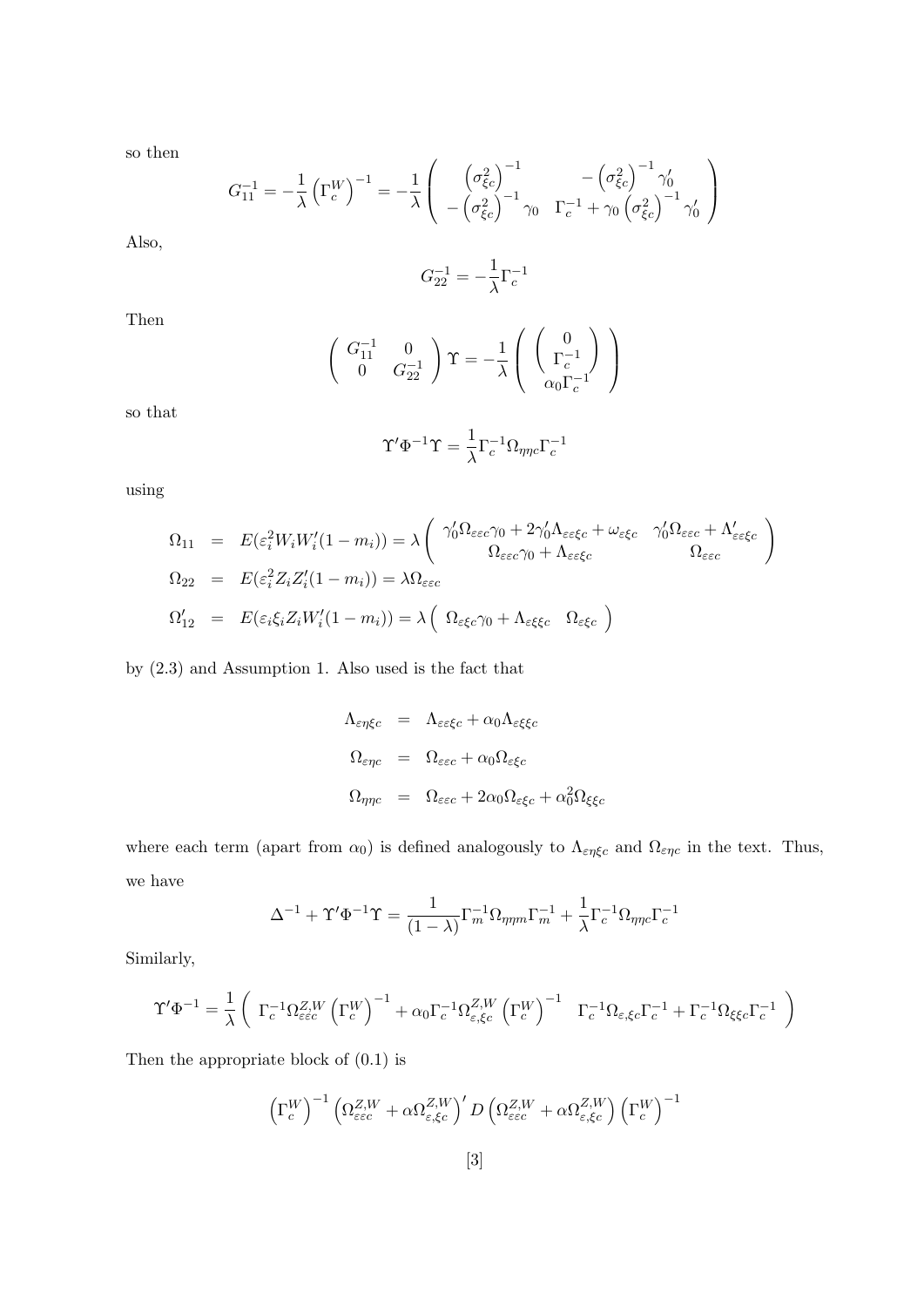The result then follows from

$$
\left(\Omega_{\varepsilon\varepsilon c}^{Z,W}+\alpha_0\Omega_{\varepsilon,\xi c}^{Z,W}\right)\left(\Gamma_c^W\right)^{-1}=\left(\begin{array}{cc} \Gamma_c^{-1}\Lambda_{\varepsilon\eta\xi c}\left(\sigma_{\xi c}^2\right)^{-1} & \Gamma_c^{-1}\Omega_{\varepsilon\eta c}\Gamma_c^{-1}-\Gamma_c^{-1}\Lambda_{\varepsilon\eta\xi c}\left(\sigma_{\xi c}^2\right)^{-1}\gamma_0' \end{array}\right).
$$

**Proof of Lemma 4:** Under Assumption 2,  $A = 0$  and also  $\Omega_{\varepsilon\eta c} = \sigma_{\varepsilon c}^2 \Gamma_c$  so that  $B = \sigma_{\varepsilon c}^2 I$ from which the result follows using the general expression in Proposition 2.

**Proof of Lemma 5:** Under the conditions stated,  $\Lambda_{\epsilon\eta\xi c} = 0$  so that  $A = 0$  and  $B = \Lambda_{\epsilon\eta\xi}$  $\Gamma_c^{-1} \Omega_{\varepsilon \eta c} \Gamma_c^{-1}$  and the results follows.

Derivation of  $(2.12)-(2.15)$ : Under the conditions in Assumption 4,

$$
G_{11}^{-1}=-\frac{1}{\lambda}\left(\begin{array}{cc}\gamma_0'\Gamma\gamma_0+\sigma_\xi^2 & \gamma_0'\Gamma \\ \Gamma\gamma_0 & \Gamma\end{array}\right)^{-1}
$$

and

$$
\Omega_{11} = \lambda \sigma_\varepsilon^2 \left( \begin{array}{cc} \gamma_0' \Gamma \gamma_0 + \sigma_\xi^2 & \gamma_0' \Gamma \\ \Gamma \gamma_0 & \Gamma \end{array} \right)
$$

so that

$$
G_{11}^{-1}\Omega_{11}G_{11}^{-1} = \frac{\sigma_{\varepsilon}^{2}}{\lambda} \left( \begin{array}{cc} \left(\sigma_{\xi}^{2}\right)^{-1} & -\left(\sigma_{\xi}^{2}\right)^{-1}\gamma_{0}^{\prime} \\ -\left(\sigma_{\xi}^{2}\right)^{-1}\gamma_{0} & \Gamma^{-1}+\gamma_{0}\left(\sigma_{\xi}^{2}\right)^{-1}\gamma_{0}^{\prime} \end{array} \right) \tag{0.2}
$$

which gives  $(2.12)$  and  $(2.13)$ . For  $(2.14)$  and  $(2.15)$  under Assumption 4, we have  $A = 0$  and  $B = \sigma_{\varepsilon}^2 I$  while

$$
D = \frac{1}{\lambda^2} \left( (\sigma_{\varepsilon}^2 + \alpha_0^2 \sigma_{\xi}^2) \left( \frac{1}{(1 - \lambda)} + \frac{1}{\lambda} \right) \right)^{-1} \Gamma^{-1}
$$

so that

$$
\begin{pmatrix}\nA' \\
B'\n\end{pmatrix} D\begin{pmatrix}\nA & B\n\end{pmatrix} = \frac{1}{\lambda} \frac{\sigma_{\varepsilon}^4 (1-\lambda)}{(\sigma_{\varepsilon}^2 + \alpha_0^2 \sigma_{\xi}^2)} \begin{pmatrix}\n0 & 0 \\
0 & \Gamma^{-1}\n\end{pmatrix}
$$

from which  $(2.14)$  and  $(2.15)$  follow using Proposition 2 and  $(0.2)$ .

Proof of Proposition 3: It is convenient to stack the observations according to whether they are complete or not so that the GD estimator can then be thought of as GLS for the regression

$$
\begin{pmatrix}\nY_c \\
Y_m\n\end{pmatrix} = \begin{pmatrix}\nX_c \\
\hat{X}_m\n\end{pmatrix} \alpha_0 + \begin{pmatrix}\nZ_c \\
Z_m\n\end{pmatrix} \beta_0 + \begin{pmatrix}\n\varepsilon_c \\
\varepsilon_m + \alpha_0 \xi_m + \alpha_0 Z_m (\gamma_0 - \hat{\gamma})\n\end{pmatrix}
$$
\n
$$
= \begin{pmatrix}\nW_c \\
\hat{W}_m\n\end{pmatrix} \theta_0 + \begin{pmatrix}\n\varepsilon_c \\
\eta_m + \alpha_0 Z_m (\gamma_0 - \hat{\gamma})\n\end{pmatrix}
$$
\n
$$
\hat{X}_m = Z_m \hat{\gamma}, \ \hat{\gamma} = (Z_c' Z_c)^{-1} Z_c' X_c
$$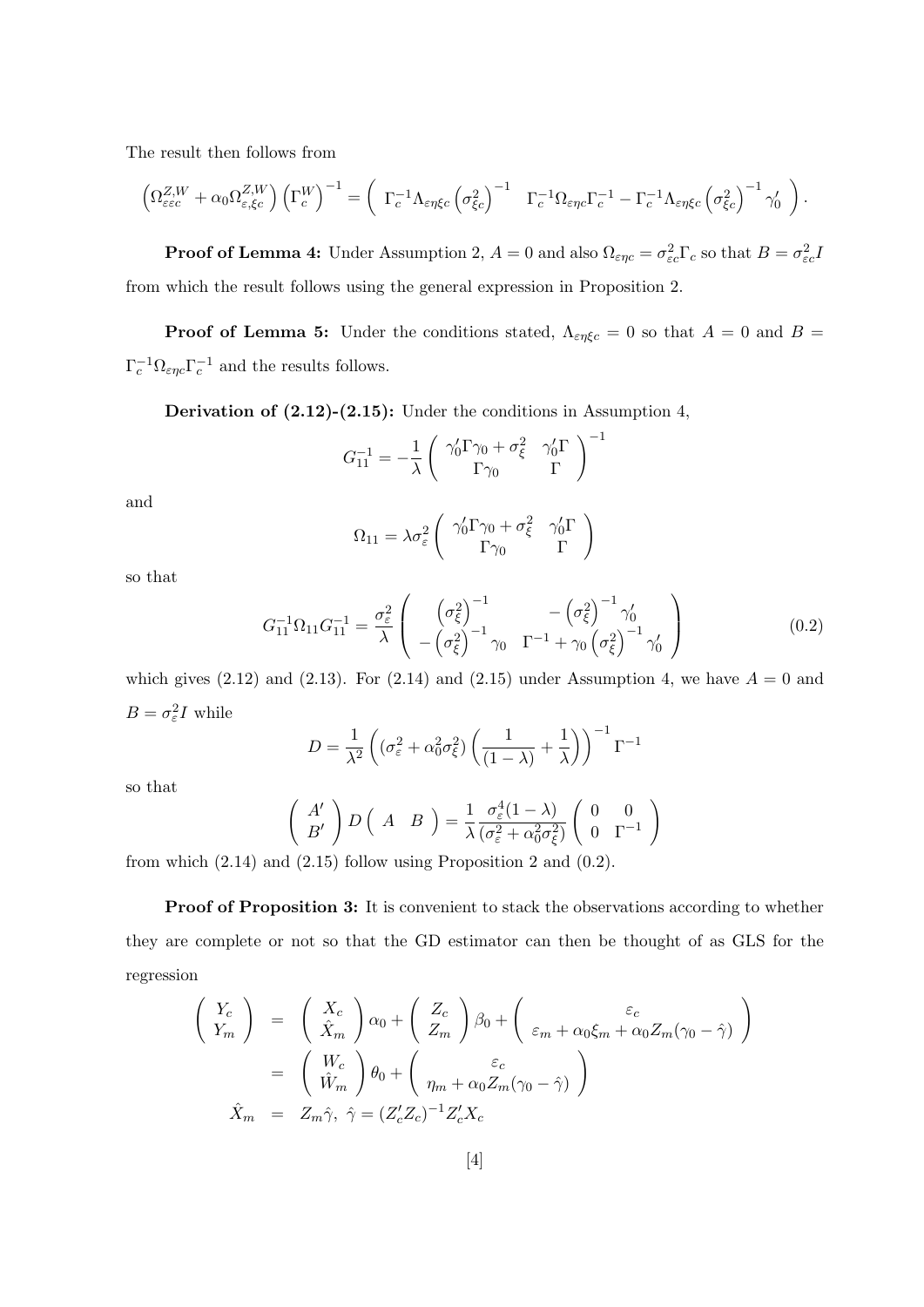using the inverse of the estimated variance covariance matrix of the residuals

$$
\Psi = \begin{pmatrix} \sigma_{\varepsilon}^2 I & 0 \\ 0 & \left(\sigma_{\varepsilon}^2 + \alpha^2 \sigma_{\xi}^2\right) I + \sigma_{\xi}^2 \alpha^2 Z_m (Z_c' Z_c)^{-1} Z_m' \end{pmatrix}
$$

Use  $\sigma_{\varepsilon}^2$ ,  $\alpha_0$ ,  $\sigma_{\xi}^2$  as the limiting values of the estimates used in this variance covariance matrix, and let  $\sigma_{\eta}^2 = \sigma_{\varepsilon}^2 + \alpha_0^2 \sigma_{\xi}^2$ . Then one can see that  $\sqrt{n}(\hat{\theta}_{GD} - \theta_0)$  is asymptotically equivalent to

$$
\left[\frac{1}{n}\left(\begin{array}{c}W_c\\ \bar{W}_m\end{array}\right)'\Psi^{-1}\left(\begin{array}{c}W_c\\ \bar{W}_m\end{array}\right)\right]^{-1}\frac{1}{\sqrt{n}}\left(\begin{array}{c}W_c\\ \bar{W}_m\end{array}\right)'\Psi^{-1}\left(\begin{array}{c}\varepsilon_c\\ \varepsilon_m+\alpha_0\xi_m+\alpha_0Z_m(\gamma-\hat{\gamma})\end{array}\right)_{(0.3)}
$$

where  $\bar{W}_m$  is just  $\hat{W}_m$  with  $\hat{\gamma}$  replaced with its probability limit  $\gamma_0.$  Note that

$$
\sigma_{\eta}^{2}I + \sigma_{\xi}^{2}\alpha_{0}^{2}Z_{m}(Z_{c}'Z_{c})^{-1}Z_{m}' = \frac{1}{\sigma_{\eta}^{2}}(I - Z_{m}(bZ_{c}'Z_{c} + Z_{m}'Z_{m})^{-1}Z_{m}')
$$

$$
b = \frac{\sigma_{\eta}^{2}}{\sigma_{\xi}^{2}\alpha_{0}^{2}}
$$

so then

$$
\frac{1}{n} \left( \frac{W_c}{\bar{W}_m} \right)' \Psi^{-1} \left( \frac{W_c}{\bar{W}_m} \right) \tag{0.4}
$$
\n
$$
= \frac{1}{n} \left( \frac{1}{\sigma_{\varepsilon}^2} W_c' W_c + \frac{1}{\sigma_{\eta}^2} \bar{W}_m \bar{W}_m - \frac{1}{\sigma_{\eta}^2} \bar{W}_m Z_m (b Z_c' Z_c + Z_m' Z_m)^{-1} Z_m' \bar{W}_m \right) \stackrel{\text{def}}{=} H_{GD} \tag{0.5}
$$

and

$$
\begin{aligned}\n&\left(\begin{array}{c}\nW_c \\
\bar{W}_m\n\end{array}\right)' \Psi^{-1}\left(\begin{array}{c}\n\varepsilon_c \\
\eta_m + \alpha_0 Z_m(\gamma_0 - \hat{\gamma})\n\end{array}\right) \\
&= \frac{1}{\sigma_{\varepsilon}^2} W_c' \varepsilon_c + \frac{1}{\sigma_{\eta}^2} \bar{W}_m \eta_m - \alpha_0 \frac{1}{\sigma_{\eta}^2} \bar{W}_m Z_m \left(Z_c' Z_c\right)^{-1} Z_c' \varepsilon_c \\
&+ \alpha_0 \frac{1}{\sigma_{\eta}^2} \bar{W}_m Z_m (b Z_c' Z_c + Z_m' Z_m)^{-1} Z_m' Z_m \left(Z_c' Z_c\right)^{-1} Z_c' \varepsilon_c \\
&- \frac{1}{\sigma_{\eta}^2} \bar{W}_m Z_m (b Z_c' Z_c + Z_m' Z_m)^{-1} Z_m' \eta_m\n\end{aligned}
$$

using  $\gamma_0 - \hat{\gamma} = -(Z_c' Z_c)^{-1} Z_c' \varepsilon_c$ . But,

$$
\alpha_0 \frac{1}{\sigma_\eta^2} \bar{W}_m Z_m \left(Z_c' Z_c\right)^{-1} Z_c' \varepsilon_c
$$
  
\n
$$
-\alpha_0 \frac{1}{\sigma_\eta^2} \bar{W}_m Z_m \left(bZ_c' Z_c + Z_m' Z_m\right)^{-1} Z_m' Z_m \left(Z_c' Z_c\right)^{-1} Z_c' \varepsilon_c
$$
  
\n
$$
= \frac{1}{\alpha_0 \sigma_\xi^2} \bar{W}_m Z_m \left(bZ_c' Z_c + Z_m' Z_m\right)^{-1} Z_c' \varepsilon_c
$$
\n(0.6)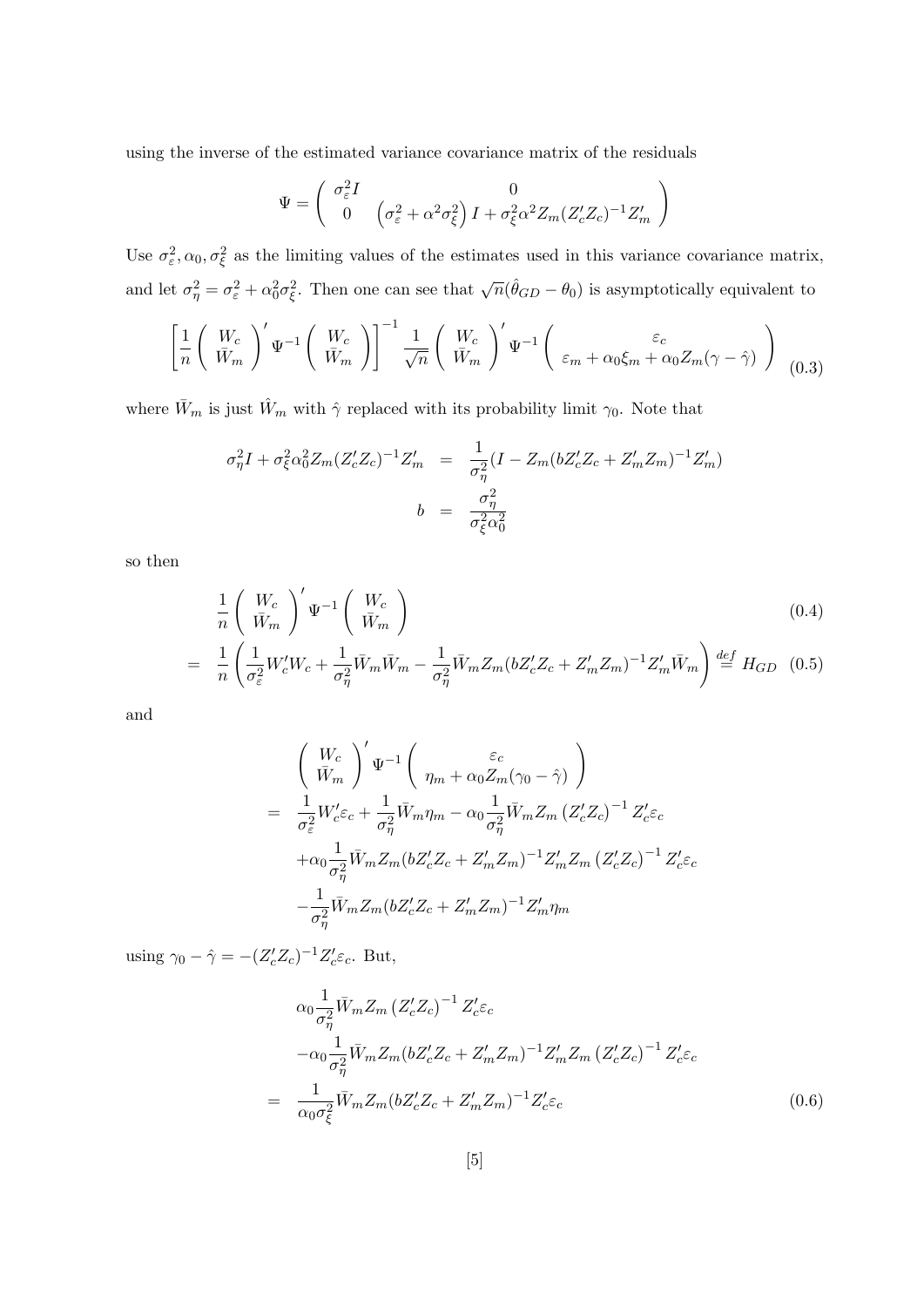so that

$$
\frac{1}{\sqrt{n}} \left( \frac{W_c}{\bar{W}_m} \right)' \Psi^{-1} \left( \frac{\varepsilon_c}{\eta_m + \alpha_0 Z_m (\gamma - \hat{\gamma})} \right)
$$
\n
$$
= \frac{1}{\sqrt{n}} \left( \frac{1}{\sigma_{\varepsilon}^2} W_c' \varepsilon_c + \frac{1}{\sigma_{\eta}^2} \bar{W}_m \eta_m \right)
$$
\n
$$
- \frac{1}{\alpha_0 \sigma_{\xi}^2} \bar{W}_m Z_m \left( \frac{1}{b} Z_c' Z_c + Z_m' Z_m \right)^{-1} Z_c' \varepsilon_c - \frac{1}{\sigma_{\eta}^2} \bar{W}_m Z_m (b Z_c' Z_c + Z_m' Z_m)^{-1} Z_m' \eta_m
$$
\n(0.7)

For GMM, using similar notation, one can show that  $\sqrt{n}(\hat{\theta} - \theta_0)$  behaves asymptotically

like the appropriate elements of the following vector,

$$
\begin{pmatrix}\n1 & W_c' W_c & 0 \\
0 & Z_c' Z_c \\
Z_m' \bar{W}_m & Z_m' Z_m \alpha_0\n\end{pmatrix}' \begin{pmatrix}\n\frac{1}{\sigma_{\varepsilon}^2} \left(W_c' W_c\right)^{-1} & 0 & 0 \\
0 & \frac{1}{\sigma_{\varepsilon}^2} \left(Z_c' Z_c\right)^{-1} & 0 \\
0 & 0 & \frac{1}{\sigma_{\eta}^2} \left(Z_m' Z_m\right)^{-1}\n\end{pmatrix} \begin{pmatrix}\nW_c' W_c & 0 \\
0 & Z_c' Z_c \\
Z_m' \bar{W}_m & Z_m' Z_m \alpha_0\n\end{pmatrix}
$$
\n
$$
\times \begin{pmatrix}\nW_c' W_c & 0 \\
0 & Z_c' Z_c \\
Z_m' \bar{W}_m & Z_m' Z_m \alpha_0\n\end{pmatrix}' \begin{pmatrix}\n\frac{1}{\sigma_{\varepsilon}^2} \left(W_c' W_c\right)^{-1} & 0 & 0 \\
0 & \frac{1}{\sigma_{\varepsilon}^2} \left(Z_c' Z_c\right)^{-1} & 0 \\
0 & 0 & \frac{1}{\sigma_{\varepsilon}^2} \left(Z_c' Z_c\right)^{-1}\n\end{pmatrix} \frac{1}{\sqrt{n}} \begin{pmatrix}\nW_c' E_c \\
Z_c' E_c \\
Z_m' \bar{W}_m\n\end{pmatrix}
$$

Note that the second term corresponds to the score and can be shown to equal

$$
\frac{1}{\sqrt{n}} \begin{pmatrix} \frac{1}{\sigma_{\xi}^2} W_{c}^{\prime} \varepsilon_{c} + \frac{1}{\sigma_{\eta}^2} \hat{W}_{m}^{\prime} \eta_{m} \\ \frac{1}{\sigma_{\xi}^2} Z_{c}^{\prime} \varepsilon_{c} + \alpha_{0} Z_{m}^{\prime} \eta_{m} \end{pmatrix}
$$
(0.8)

Ì

From the first term, which corresponds to the Hessian, we require the first  $(1 + K)$  rows that correspond to  $\theta_0$  and these turn out to be equal to

$$
\left( \left( H_{GD} \right)^{-1} - \left( H_{GD} \right)^{-1} \hat{W}'_m Z_m \frac{1}{\alpha_0} \left( b Z_c' Z_c + Z_m' Z_m \right)^{-1} \right) \tag{0.9}
$$

The result then follows by noticing that  $(0.4)$  multiplied by  $(0.7)$  is identical to  $(0.9)$  multiplied by (0.8).

**Proof of Proposition 4:** The GMM estimator using  $\hat{\Omega}_S^{-1}$  (after the usual standardization) behaves like the quantity

$$
\begin{aligned}\n&\left(\frac{1}{n}\left(W_c'W_c \quad \bar{W}_m Z_m\right)\Omega_S^{-1}\left(\begin{array}{c} W_c'W_c\\ Z_m'\bar{W}_m \end{array}\right)\right)^{-1} \times \\
&\left(W_c'W_c \quad \bar{W}_m Z_m\right)\Omega_S^{-1}\frac{1}{\sqrt{n}}\left(\begin{array}{c} W_c'\varepsilon_c\\ Z_m'\eta_m + \alpha_0 Z_m'Z_m(\gamma_0 - \hat{\gamma}) \end{array}\right)\n\end{aligned}
$$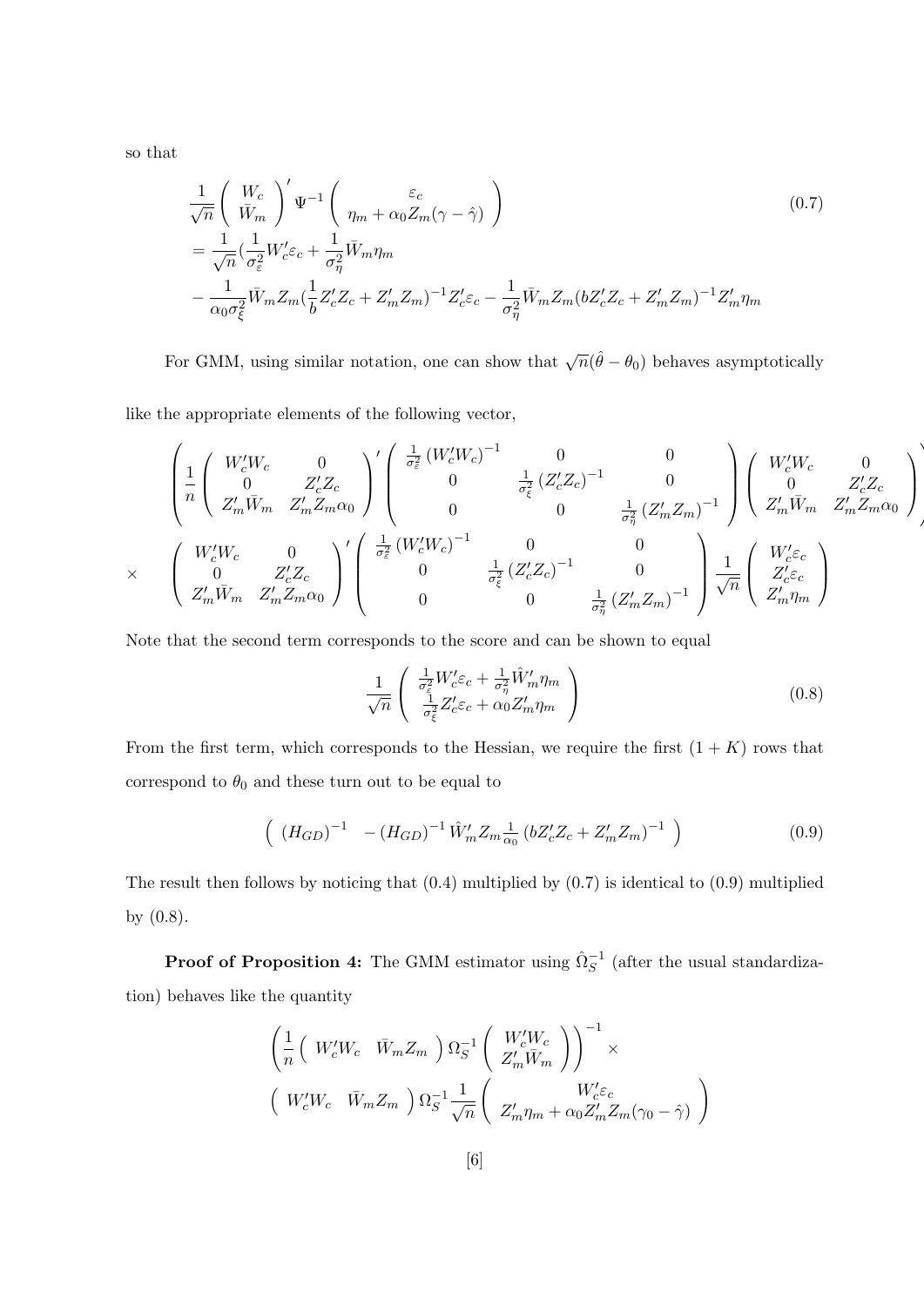where we have replaced estimates with limits in  $\Omega_S^{-1}$ . Using the fact that

$$
\left(\sigma_{\eta}^{2}Z'_{m}Z_{m}+\alpha_{0}^{2}\sigma_{\xi}^{2}(Z'_{m}Z_{m})\left(Z'_{c}Z_{c}\right)^{-1}Z'_{m}Z_{m}\right)^{-1}=\frac{1}{\sigma_{\eta}^{2}}\left(Z'_{m}Z_{m}\right)^{-1}-\frac{1}{\sigma_{\eta}^{2}}\left(bZ'_{c}Z_{c}+Z'_{m}Z_{m}\right)^{-1}
$$

one can show that the first (Hessian) term equals  $H_{GD}$  while the second (score) term equals the expression in  $(0.7)$  using  $(0.6)$ .

**Proof of Proposition 6:** Even under stronger assumptions that  $E(\varepsilon_i | X_i, Z_i, m_i)$  =  $E(\xi_i|Z_i,m_i) = 0$ , this estimator is biased due to the omitted variable  $m_i Z_{2i}$  from equation (3.22) except in the case where  $\gamma_{02}\alpha_0 = 0$  which requires either (i) or (ii) in the statement of the Proposition. To characterize the inconsistency, it is convenient to stack that data as in Propositions 3-5 so that we can write the Dummy Variable estimator of the entire vector  $(\alpha_0, \beta'_0, \delta_0)$  (where we use  $\delta_0 = \gamma_{01}\alpha_0$  to represent the population coefficient on the included dummy  $m_i$ ) in  $(3.22)$ ),

$$
\begin{pmatrix}\n\hat{\alpha}_{DM} \\
\hat{\beta}_{DM} \\
\hat{\delta}\n\end{pmatrix} = \left( \begin{pmatrix}\nX_c & Z_c & 0 \\
0 & Z_m & \iota\n\end{pmatrix}' \begin{pmatrix}\nX_c & Z_c & 0 \\
0 & Z_m & \iota\n\end{pmatrix} \right)^{-1} \times \begin{pmatrix}\nX_c & Z_c & 0 \\
0 & Z_m & \iota\n\end{pmatrix}' \begin{pmatrix}\nY_c \\
Y_m\n\end{pmatrix}
$$

where  $\iota$  is a column vector of ones – ie the last column in the rgressor matrix gives the vector corresponding to  $m_i$  stacked by the two groups. By the Frisch-Waugh-Lovell Theorem, we can write

$$
\begin{pmatrix}\n\hat{\alpha}_{DM} \\
\hat{\beta}_{DM}\n\end{pmatrix} = \left( \begin{pmatrix}\nX_c & Z_c \\
0 & Z_m\n\end{pmatrix}' M_m \begin{pmatrix}\nX_c & Z_c \\
0 & Z_m\n\end{pmatrix} \right)^{-1} \times \left( \begin{pmatrix}\nX_c & Z_c \\
0 & Z_m\n\end{pmatrix}' M_m \begin{pmatrix}\nY_c \\
Y_m\n\end{pmatrix}
$$

where

$$
M_m = I - \frac{1}{n_m} \left( \begin{array}{c} 0 \\ i \end{array} \right) \left( \begin{array}{cc} 0 & \iota' \end{array} \right)
$$

Under the normalization on the second moment matrix for  $Z$ ,

$$
\Gamma = \begin{pmatrix} 1 & 0' \\ 0 & \Gamma_{22} \end{pmatrix} = \begin{pmatrix} e'_1 \\ \Gamma_{2\bullet} \end{pmatrix} = \begin{pmatrix} e_1 & \Gamma'_{2\bullet} \end{pmatrix}
$$

$$
\Gamma_{2\bullet} = \begin{pmatrix} 0 & \Gamma_{22} \end{pmatrix}, e'_1 = \begin{pmatrix} 1 & 0 & \cdots & 0 \end{pmatrix}
$$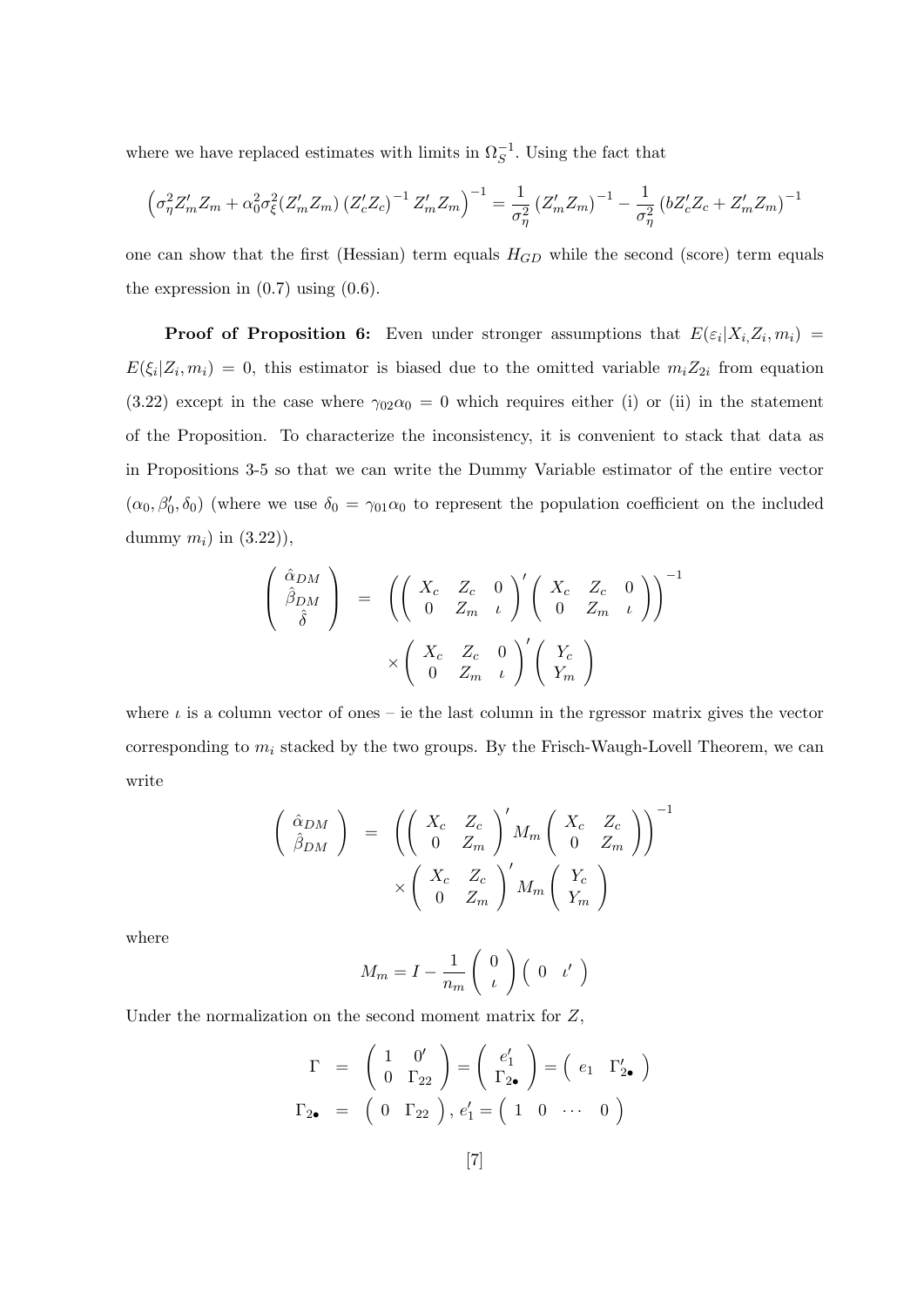Then,

$$
\begin{pmatrix}\n\hat{\alpha}_{DM} \\
\hat{\beta}_{DM}\n\end{pmatrix} = \begin{pmatrix}\n\alpha_0 \\
\beta_0\n\end{pmatrix} + \left( \begin{pmatrix}\nX_c & Z_c \\
0 & Z_m\n\end{pmatrix}' M_m \begin{pmatrix}\nX_c & Z_c \\
0 & Z_m\n\end{pmatrix} \right)^{-1} \times \left( \begin{pmatrix}\nX_c & Z_c \\
0 & Z_m\n\end{pmatrix}' M_m \begin{pmatrix}\n\varepsilon_c \\
Z_{m,2}\gamma_{02}\alpha_0 + \varepsilon_m + \alpha_0 \xi_m\n\end{pmatrix}
$$

One can show

$$
\frac{1}{n} \begin{pmatrix} X_c & Z_c \ 0 & Z_m \end{pmatrix}' M_m \begin{pmatrix} X_c & Z_c \ 0 & Z_m \end{pmatrix} \xrightarrow{p} \begin{pmatrix} \lambda \left( \gamma_0' \Gamma \gamma_0 + \sigma_{\xi}^2 \right) & \lambda \gamma_0' \Gamma \\ \lambda \Gamma \gamma_0 & \Gamma - (1 - \lambda) e_1 e_1' \end{pmatrix}
$$

and

$$
\frac{1}{n} \begin{pmatrix} X_c & Z_c \\ 0 & Z_m \end{pmatrix}' M_m \begin{pmatrix} \varepsilon_c \\ Z_{m,2} \gamma_{02} \alpha_0 + \varepsilon_m + \alpha_0 \xi_m \end{pmatrix}
$$
\n
$$
= \frac{1}{n} \begin{pmatrix} 0 \\ \left( Z'_m Z_{m,2} - \frac{\iota' Z_m}{n_m} \iota' Z_{m,2} \right) \gamma_{02} \alpha_0 \end{pmatrix} + o(1)
$$
\n
$$
\xrightarrow{p} \begin{pmatrix} 0 \\ \lambda \Gamma'_{2\bullet} \gamma_{02} \alpha_0 \end{pmatrix}
$$

so that

$$
\begin{pmatrix}\n\hat{\alpha}_{DM} \\
\hat{\beta}_{DM}\n\end{pmatrix}\n\stackrel{p}{\rightarrow}\n\begin{pmatrix}\n\alpha \\
\beta\n\end{pmatrix} +\n\begin{pmatrix}\n\lambda\left(\gamma_0'\Gamma\gamma_0 + \sigma_{\xi}^2\right) & \lambda\gamma_0'\Gamma \\
\lambda\Gamma\gamma_0 & \Gamma - (1-\lambda)e_1e_1'\n\end{pmatrix}^{-1}\n\begin{pmatrix}\n0 \\
\lambda\Gamma_{2\bullet}'\gamma_{02}\alpha_0\n\end{pmatrix}
$$

Thus, the estimator is inconsistent unless  $\gamma_{02}\alpha_0 = 0$ .

Proof of Proposition 7: (i) Using the arguments in the proof of Proposition 6, one can show that when  $\alpha_0 = 0$ ,

$$
\sqrt{n}(\hat{\theta}_{DM}-\theta) = \begin{pmatrix} \lambda \left(\gamma_0' \Gamma \gamma_0 + \sigma_{\xi}^2\right) & \lambda \gamma_0' \Gamma \\ \lambda \Gamma \gamma_0 & \Gamma - (1-\lambda)e_1 e_1' \end{pmatrix}^{-1} \frac{1}{\sqrt{n}} \begin{pmatrix} X_c & Z_c \\ 0 & Z_m \end{pmatrix}' M_m \begin{pmatrix} \varepsilon_c \\ \varepsilon_m \end{pmatrix} + o_p(1)
$$

Now,

$$
\frac{1}{\sqrt{n}} \begin{pmatrix} X_c & Z_c \\ 0 & Z_m \end{pmatrix}' M_m \begin{pmatrix} \varepsilon_c \\ \varepsilon_m \end{pmatrix} = \frac{1}{\sqrt{n}} \begin{pmatrix} X_c' \varepsilon_c \\ Z_c' \varepsilon_c + Z_m' (I - \frac{1}{n_m} u') \varepsilon_m \end{pmatrix}
$$
(0.10)

and the asymptotic variance of the right hand side is then

$$
\sigma_{\varepsilon}^{2} \left( \begin{array}{cc} \lambda \left( \gamma_{0}' \Gamma \gamma_{0} + \sigma_{\xi}^{2} \right) & \lambda \gamma_{0}' \Gamma \\ \lambda \Gamma \gamma_{0} & \Gamma - (1 - \lambda) e_{1} e_{1}' \end{array} \right)
$$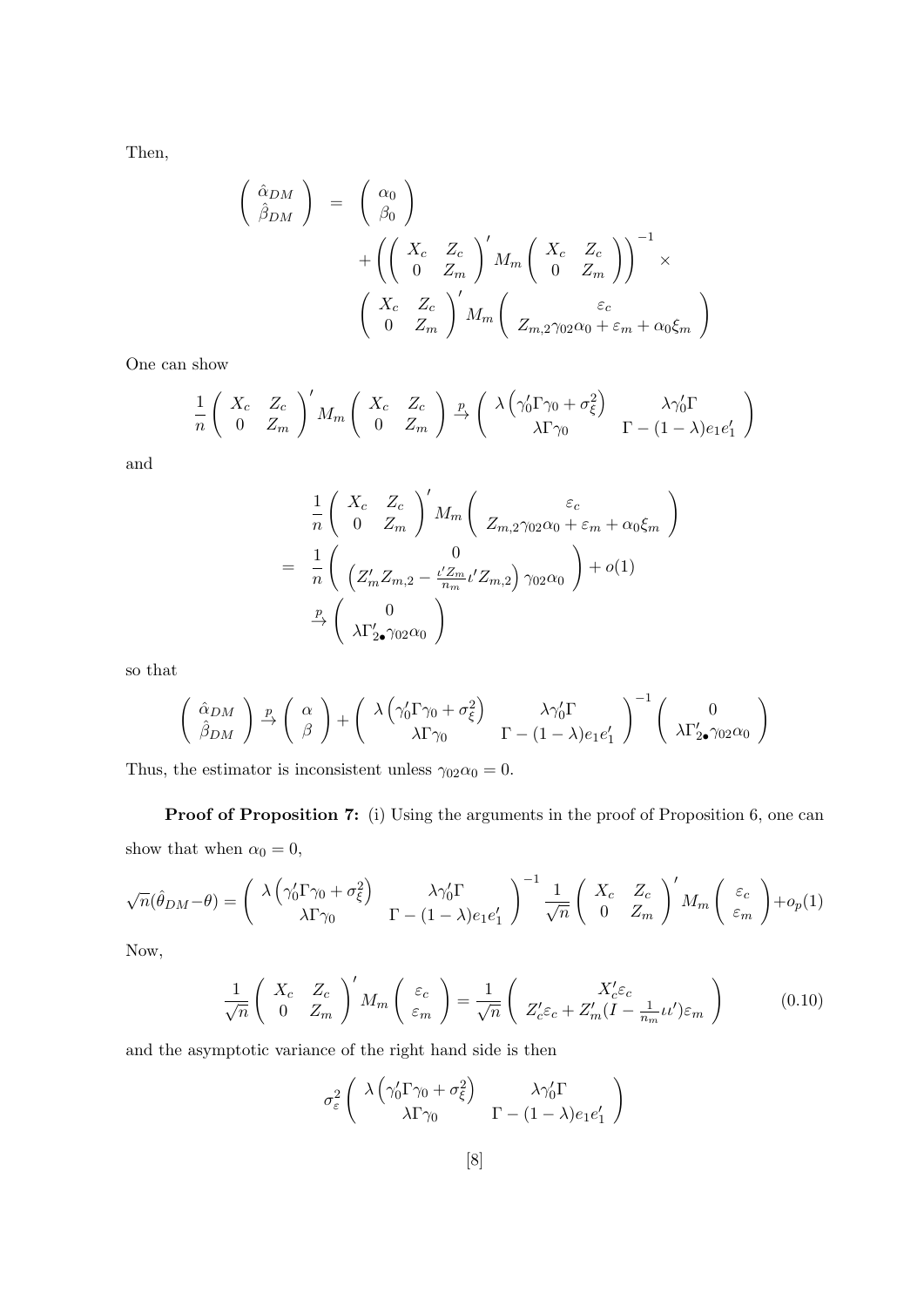so then the asymptotic variance of the DM estimator in case (i) is

$$
\sigma_{\varepsilon}^{2}\left(\begin{array}{cc} \lambda\left(\gamma_{0}'\Gamma\gamma_{0}+\sigma_{\xi}^{2}\right) & \lambda\gamma_{0}'\Gamma \\ \lambda\Gamma\gamma_{0} & \Gamma-(1-\lambda)e_{1}e_{1}' \end{array}\right)^{-1}
$$

The result in (i) follows using the fact that

$$
\left(\Gamma - (1 - \lambda)e_1e_1'\right)^{-1} = \begin{pmatrix} \lambda & 0'\\ 0 & \Gamma_{22} \end{pmatrix}^{-1} = \begin{pmatrix} \lambda^{-1} & 0'\\ 0 & \Gamma_{22}^{-1} \end{pmatrix}
$$

and the partitioned inverse formula, which gives

$$
\begin{pmatrix}\n\lambda \left(\gamma_0' \Gamma \gamma_0 + \sigma_\xi^2\right) & \lambda \gamma_0' \Gamma \\
\lambda \Gamma \gamma_0 & \Gamma - (1 - \lambda)e_1 e_1'\n\end{pmatrix}^{-1} = \begin{pmatrix}\nd^{-1} & -d^{-1} \begin{pmatrix} \gamma_{01} \\ \lambda \gamma_{02} \end{pmatrix}' \\
-d^{-1} \begin{pmatrix} \gamma_{01} \\ \lambda \gamma_{02} \end{pmatrix} & D\n\end{pmatrix} (0.11)
$$

where

$$
d = \lambda \left( \sigma_{\xi}^2 + (1 - \lambda) \gamma_{02}' \Gamma_{22} \gamma_{02} \right)
$$
  
\n
$$
D = \begin{pmatrix} \lambda^{-1} & 0' \\ 0 & \Gamma_{22}^{-1} \end{pmatrix} + d^{-1} \lambda^2 \begin{pmatrix} \lambda^{-2} \gamma_{01}^2 & \lambda^{-1} \gamma_{01} \gamma_{02}' \\ \lambda^{-1} \gamma_{02} \gamma_{01} & \gamma_{02} \gamma_{02}' \end{pmatrix}
$$

For (ii), the term corresponding to  $(0.10)$  is

$$
\frac{1}{\sqrt{n}} \left( \frac{X_c' \varepsilon_c}{Z_c' \varepsilon_c + Z_m' (I - \frac{1}{n_m} \iota \iota') \eta_m} \right)
$$

which has asymptotic variance

$$
\begin{pmatrix}\n\sigma_{\varepsilon}^{2} \lambda \left( \gamma_{0}^{\prime} \Gamma \gamma_{0} + \sigma_{\xi}^{2} \right) & \sigma_{\varepsilon}^{2} \lambda \gamma_{0}^{\prime} \Gamma \\
\sigma_{\varepsilon}^{2} \lambda \Gamma \gamma_{0} & \sigma_{\varepsilon}^{2} \lambda \Gamma + \sigma_{\eta}^{2} (1 - \lambda) (\Gamma - e_{1} e_{1}^{\prime})\n\end{pmatrix}
$$

Imposing the restriction that  $\gamma_{02} = 0$  and pre- and post-multiplying this by (0.11) gives the result.

Proofs for Proposition 8 and 9: For the complete-data IV estimator, the asymptotic variance is given by

$$
\sigma_{\varepsilon}^{2} \left( p \lim_{n} \frac{1}{n} \left( \begin{array}{cc} Y_{2c}^{\prime} P_{W_c} Y_{2c} & Y_{2c}^{\prime} Z_c \\ Z_c^{\prime} Y_{2c} & Z_c^{\prime} Z_c \end{array} \right) \right)^{-1} \tag{0.12}
$$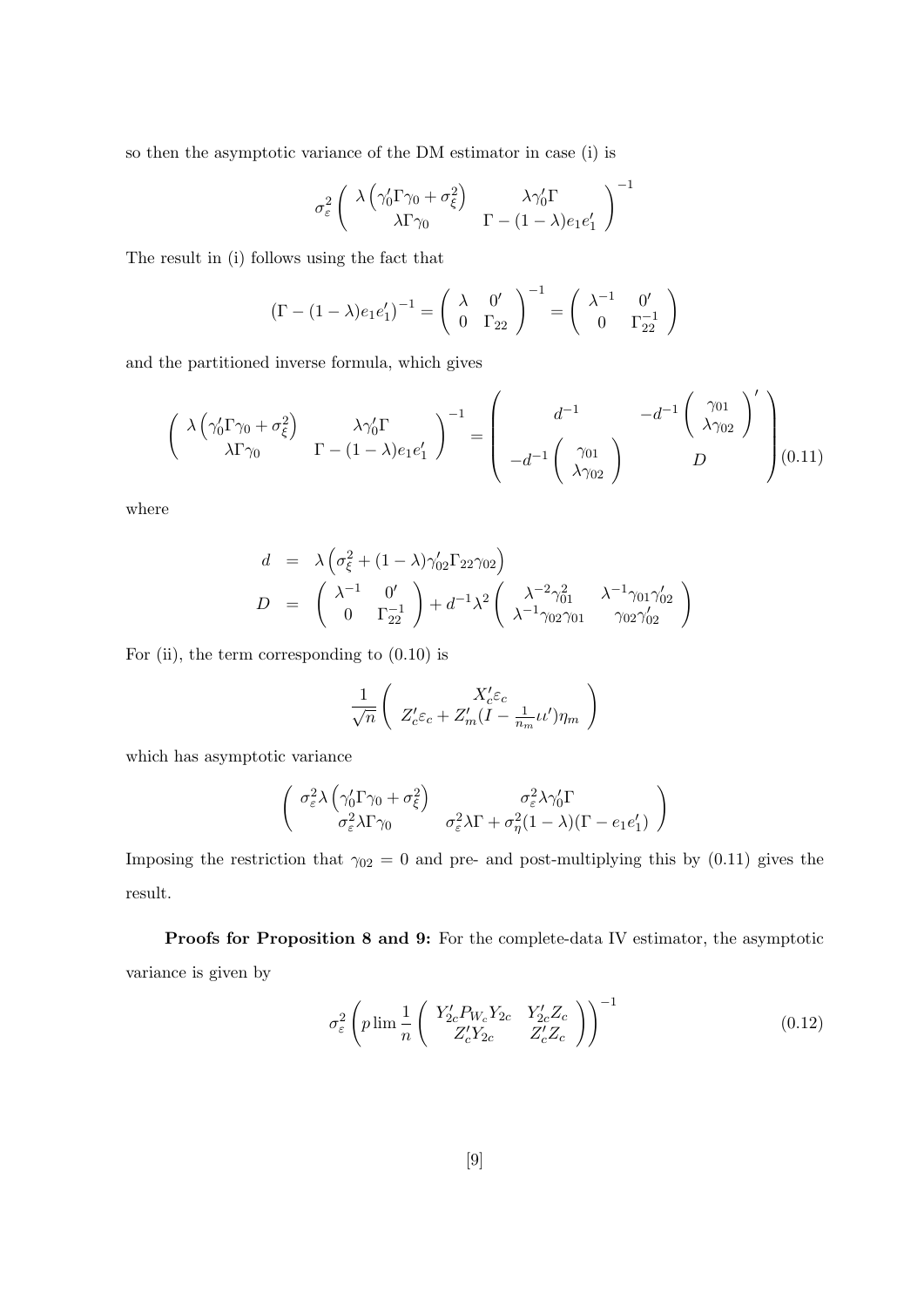where we use similar notation to the prevous results so that  $W_c = \begin{pmatrix} X_c & Z_c \end{pmatrix}$ . Under the normalization,

$$
\frac{1}{n} Z_c' Z_c \xrightarrow{p} \lambda I
$$
\n
$$
\frac{1}{n} Z_c' Y_{2c} \xrightarrow{p} \lambda (\gamma_0 \pi_0 + \Pi_0)
$$
\n
$$
\frac{1}{n} Y_{2c}' P_{W_c} Y_{2c} \xrightarrow{p} \lambda \left( \begin{array}{c} \pi_0 \\ \Pi_0 \end{array} \right)' \left( \begin{array}{c} \gamma'_0 \gamma_0 + \sigma_{\xi}^2 & \gamma'_0 \\ \gamma_0 & I \end{array} \right) \left( \begin{array}{c} \pi_0 \\ \Pi_0 \end{array} \right)
$$
\n
$$
\lambda \pi'_0 \left( \gamma'_0 \gamma_0 + \sigma_{\xi}^2 \right) \pi_0 + 2\lambda \Pi'_0 \gamma_0 \pi_0 + \lambda \Pi'_0 \Pi_0
$$

The results for  $\sqrt{n}(\hat{\delta}_C - \delta)$  and  $\sqrt{n}(\hat{\beta}_C - \beta)$  then follow from these results and (0.12) using the partitioned inverse formula. For the Full instrument estimator and the Dummy estimator, we do similar calculations based on asymptotic variances given by

$$
\sigma_{\varepsilon}^{2} \left( p \lim_{n} \frac{1}{n} \left( \begin{array}{cc} Y_{2}^{\prime} P_{W} Y_{2} & Y_{2}^{\prime} Z \\ Z^{\prime} Y_{2} & Z^{\prime} Z \end{array} \right) \right)^{-1} \tag{0.13}
$$

for appropriate projection matrices  $P_W$  that differ for the two estimators. Note that since

$$
Y_{2i} = (1 - m_i)X_i \pi_0 + Z_i' \Pi_0 + m_i \gamma_{01} \pi_0 + m_i Z_{2i}' \gamma_{02} \pi_0 + v_i + \pi_0 m_i \omega_i
$$

we can stack the "complete" and "missing" data separately and write

 $=$ 

$$
\begin{pmatrix} Y_{2c} \\ Y_{2m} \end{pmatrix} = \begin{pmatrix} X_c & Z_c & 0 & 0 \\ 0 & Z_m & \iota & Z_{2m} \end{pmatrix} \begin{pmatrix} \pi_0 \\ \Pi_0 \\ \gamma_{01}\pi_0 \\ \gamma_{02}\pi_0 \end{pmatrix} + \begin{pmatrix} v_c \\ v_m + \pi_0\omega_m \end{pmatrix}
$$
 (0.14)

For both the Dummy and Full instrument estimators, we have

$$
\frac{1}{n}Z'Y_2 = \frac{1}{n}Z_c'Y_{2c} + \frac{1}{n}Z_m'Y_{2m} \xrightarrow{p} \gamma_0 \pi_0 + \Pi_0
$$
\n(0.15)

The term  $\frac{1}{n}Y_2'P_WY_2$  differs for the Full and Dummy Instrument set estimators. To distinguish them, use the notation  $P_{W_F}$  for the projection using the Full Instrument set and  $P_{W_D}$  for the dummy instrument set. For the Full instrument set, noting that  $Z_m = \begin{pmatrix} i & Z_{2m} \end{pmatrix}$  and  $\gamma \pi_0 = \begin{pmatrix} \gamma_{01} \pi_0 & \gamma'_{02} \pi_0 \end{pmatrix}$ , we would have

$$
\begin{pmatrix}\n\pi_0 & \Pi'_0 & \gamma'_0 \pi_0\n\end{pmatrix}\n\begin{pmatrix}\n\lambda \gamma'_0 \gamma_0 + \lambda \sigma_\xi^2 & \lambda \gamma'_0 & 0 \\
\lambda \gamma_0 & I & (1 - \lambda)I \\
0 & (1 - \lambda)I & (1 - \lambda)I\n\end{pmatrix}\n\begin{pmatrix}\n\pi_0 \\
\Pi_0 \\
\gamma_0 \pi_0\n\end{pmatrix}
$$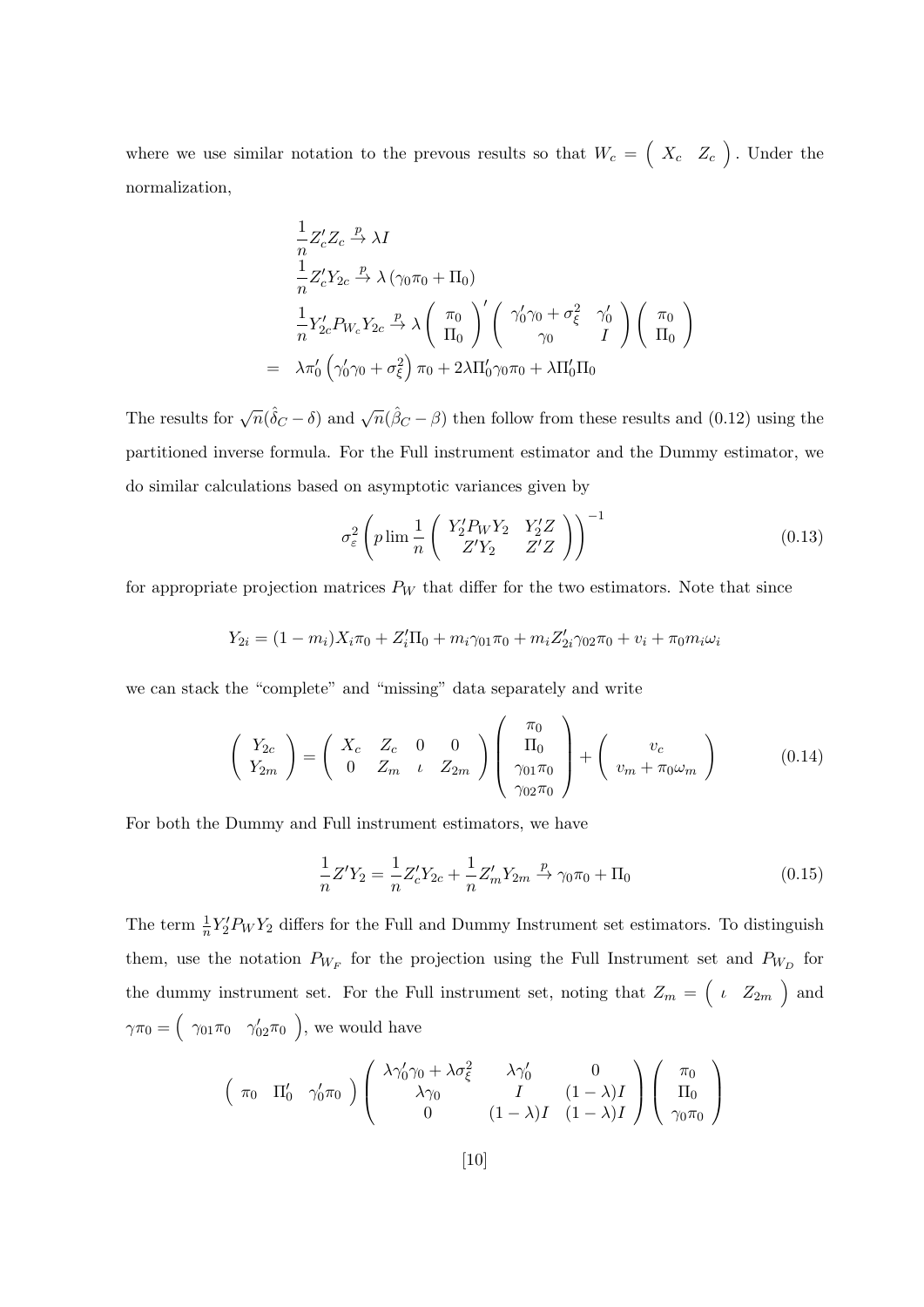$$
\frac{1}{n}Y_2'P_{W_F}Y_2 \xrightarrow{p} \pi_0^2 \lambda \sigma_{\xi}^2 + (\pi_0 \gamma_0' + \Pi_0') (\pi_0 \gamma_0 + \Pi_0)
$$
\n(0.16)

Then, the results for the asymptotic variances of  $\sqrt{n}(\hat{\delta}_F - \delta_0)$  and  $\sqrt{n}(\hat{\beta}_F - \beta_0)$  follow from (0.13), (0.15) and (0.16) using the partitioned inverse formula. For the Dummy instrument set, the only difference is that now in place of (0.16) we have

$$
\frac{1}{n}Y_2'P_{W_D}Y_2 \xrightarrow{p} \pi_0^2 \lambda \sigma_{\xi}^2 \left[1 - \frac{(1 - \lambda)\gamma_{02}'\gamma_{02}}{\sigma_{\xi}^2 + (1 - \lambda)\gamma_{02}'\gamma_{02}}\right] + (\pi_0\gamma_0' + \Pi_0') (\pi_0\gamma_0 + \Pi_0)
$$
\n(0.17)

To derive this, we use the fact that

$$
Y_2' P_{W_D} Y_2 = Y_2' P_{W_F} Y_2 - Y_2' M_{W_D} \begin{pmatrix} 0 \\ Z_{2m} \end{pmatrix} \left( \begin{pmatrix} 0 \\ Z_{2m} \end{pmatrix}' M_{W_D} \begin{pmatrix} 0 \\ Z_{2m} \end{pmatrix} \right)^{-1} \begin{pmatrix} 0 \\ Z_{2m} \end{pmatrix}' M_{W_D} Y_2
$$

where  $M_{W_D} = I - P_{W_D}$ . In doing the calculation on the second term on the right hand side, it is convenient to rewrite (0.14) as

$$
\begin{pmatrix} Y_{2c} \\ Y_{2m} \end{pmatrix} = \begin{pmatrix} Z_c & X_c & 0 & 0 \\ Z_m & 0 & \iota & Z_{2m} \end{pmatrix} \begin{pmatrix} \Pi_0 \\ \pi_0 \\ \gamma_{01}\pi_0 \\ \gamma_{02}\pi_0 \end{pmatrix} + \begin{pmatrix} v_c \\ v_m + \pi_0 \omega_m \end{pmatrix}
$$

We can write the dummy instrument set as

$$
W_D = \left(\begin{array}{ccc} Z_c & X_c & 0 \\ Z_m & 0 & \iota \end{array}\right)
$$

Then the result involves the fact that

$$
\left(\left(\begin{array}{c}0\\ Z_{2m}\end{array}\right)' M_{W_D}\left(\begin{array}{c}0\\ Z_{2m}\end{array}\right)\right)^{-1}\left(\begin{array}{c}0\\ Z_{2m}\end{array}\right)' M_{W_D} Y_2 \xrightarrow{p} \gamma_{02}\pi_0
$$

and that

$$
\frac{1}{n}\left(\begin{array}{c}0\\ Z_{2m}\end{array}\right)'M_{W_D}\left(\begin{array}{c}0\\ Z_{2m}\end{array}\right)=\frac{1}{n}\left(\begin{array}{c}0\\ Z_{2m}\end{array}\right)'\left(\begin{array}{c}0\\ Z_{2m}\end{array}\right)-\frac{1}{n}\left(\begin{array}{c}0\\ Z_{2m}\end{array}\right)'P_{W_D}\left(\begin{array}{c}0\\ Z_{2m}\end{array}\right)
$$

From here,

$$
\frac{1}{n} \begin{pmatrix} 0 \\ Z_{2m} \end{pmatrix}' \begin{pmatrix} 0 \\ Z_{2m} \end{pmatrix} \xrightarrow{p} (1 - \lambda) I_{K-1}
$$

while

$$
\frac{1}{n}W_D'\left(\begin{array}{c}0\\ Z_{2m}\end{array}\right)\xrightarrow{p}\left(\begin{array}{c}(1-\lambda)\begin{pmatrix}0\\ I_{K-1}\end{pmatrix}\\ 0\\ 0\end{array}\right)
$$